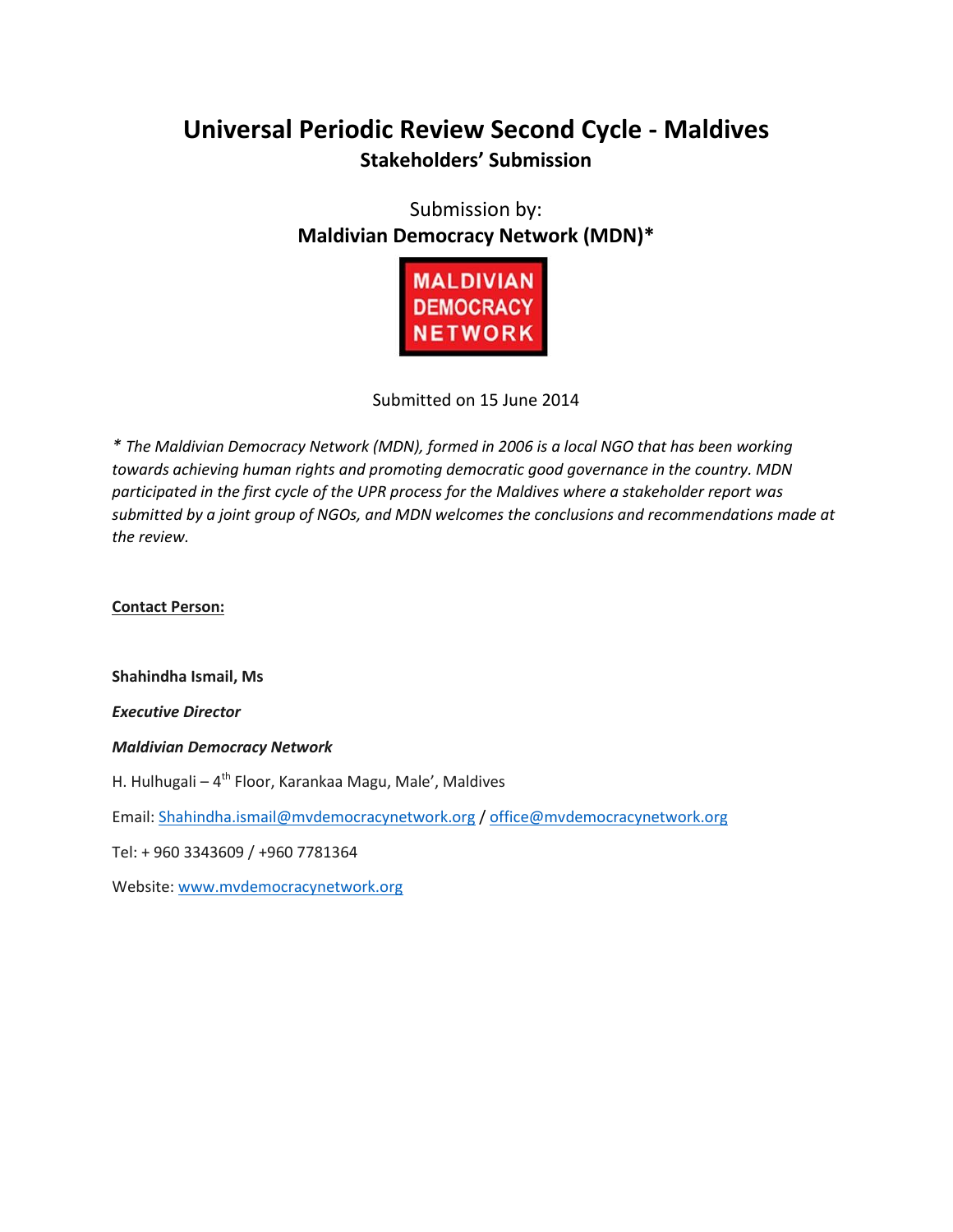**1.** This submission seeks to explore the measures that the State intends to take on matters that have not progressed since the last review, and highlight issues of concern in the Maldives.

# **FREEDOM OF EXPRESSION**

## **International Obligations**

- **2.** Maldives ratified the ICCPR and the First Optional Protocol to the ICCPR on 19 September 2006.
- **3.** Maldives accepted a recommendation (from France) at the first cycle of the UPR, to take all measures necessary to ensure full respect for freedom of expression and to guarantee that journalists can practice their profession freely.

# **Constitutional and Legislative framework**

- **4.** The Maldivian Constitution ensures most of the rights in the ICCPR in Chapter 2, the Chapter of Rights. The freedom of expression and freedom of journalism is expressly subscribed in Articles 27 and 28.
- **5.** The regulation on media was enforced in 1978, which was long before the Constitution was passed. Several of the sections in the regulation contradicts with the Constitution. The Attorney General's Office was tasked with determining those legislation that did not comply with the new Constitution. The Attorney General informed the Parliament of those legislation that did not comply, however the Parliament has not (as per the Constitution) made redundant this regulation.
- **6.** The government enforced a regulation on censorship on the 9th September 2014. The Regulation on Censorship mandates publication of all books and poems to obtain a permit from the National Bureau of Classification, a government authority.

#### **Concerns**

- **7.** The freedom of expression is not protected in the Maldives. Organisations, political parties, individuals and journalists face threats in free expression.
- **8.** The most serious concern in the Maldives at this time is the disappearance of local journalist, Ahmed Rilwan Abdulla of Minivan News. From his last sighting on 8 August 2014, it is 39 days since his disappearance to the date of submission of this report<sup>1</sup>, and there has been no progress in the search for him or for those who are responsible for the act. Rilwan's whereabouts or his safety has not been guaranteed<sup>2</sup>.

 $\overline{\phantom{a}}$ 

 $^1$  15 September 2014

<sup>2</sup> http://minivannews.com/politics/missing-journalist%E2%80%99s-family-concerned-over-slow-progress-insearch-89978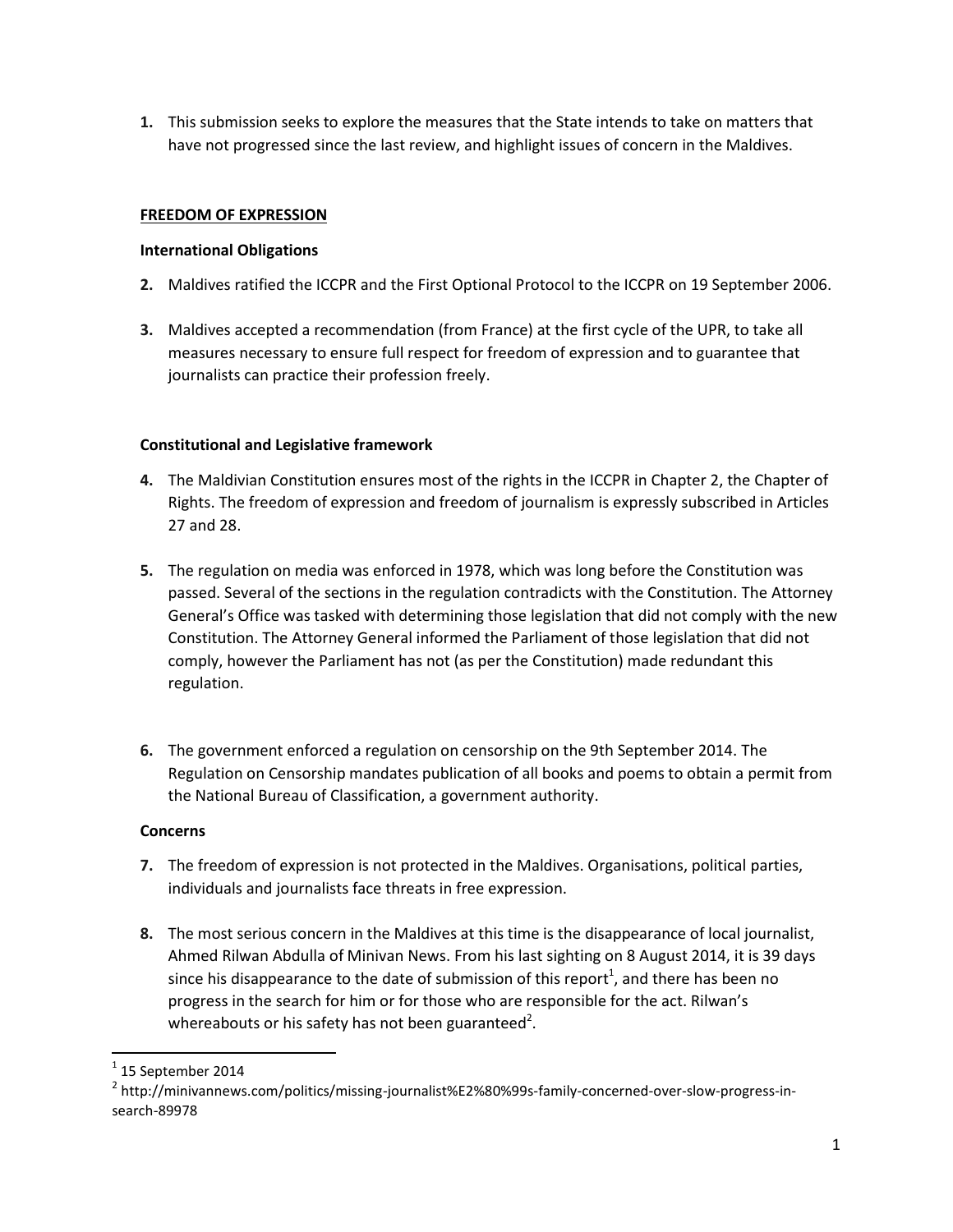- **9.** At least 15 journalists have received death threats via SMS during the year 2014. This is in addition to 3 MPs who raised their voices in the parliament and individuals who expressed democratic and human rights based views on social media<sup>345</sup>.
- **10.** Local TV station Raajje TV was set ablaze amid the presidential elections of 2013, and the police oversight body, the Police Integrity Commission concluded their investigation stating police negligence in the case<sup>678</sup>.
- **11.** Journalist and news anchor at Raajje TV station, (Asward) Ibrahim Waheed was attacked by a group of men and beaten unconscious on the road, barely surviving after intensive medical care. The incident took place days after he reported on judicial corruption<sup>910</sup>.
- **12.** Three senior lawyers were suspended from practicing, on charges of contempt of court by the Supreme Court for expressing criticism towards the judiciary on social media $1112$ . A further lawyer and MP was suspended on contempt of court for criticising the judiciary on a TV program $^{13}$ .
- **13.** According to the regulation on media, all media must be governed by the Ministry of Information. Any article or news that creates tension is an offense, and the writer is held responsible for such offenses. It does not clarify circumstances where it becomes an offense, or what the penalty of such an offense is.

#### **Recommendations**

l

*a) That the government of Maldives disclose, in confidence if necessary, to the UNHRC the status of the search for the disappeared journalist Ahmed Rilwan Abdulla of Minivan News; and seek assistance where it is available in the search for him; and take appropriate action against any* 

<sup>5</sup> http://minivannews.com/politics/communications-authority-working-to-identify-senders-of-sms-threats-89813

- <sup>9</sup> http://commonwealthjournalists.org/cja-condemns-attack-on-maldives-journalist/
- <sup>10</sup> http://www.haveeru.com.mv/news/47931

 $^3$  http://minivannews.com/crime-2/15-journalists-receive-death-threats-over-gang-reporting-89404

<sup>4</sup> http://minivannews.com/politics/governments-reaction-to-death-threats-is-a-test-of-democracy-ipu-89432

<sup>&</sup>lt;sup>6</sup> http://minivannews.com/politics/police-officers-%E2%80%9Cnegligent%E2%80%9D-in-raajje-tv-arson-attack-pic-73240

 $^7$  http://en.rsf.org/maldives-masked-men-torch-opposition-tv-07-10-2013,45294.html

<sup>&</sup>lt;sup>8</sup> http://minivannews.com/politics/rsf-%E2%80%9Cdeplore-attitude-of-police%E2%80%9D-in-raajje-tv-attack-67975

<sup>11</sup> http://minivannews.com/politics/lawyer-suspended-from-court-by-judge-abdulla-mohamed-3741

<sup>12</sup> http://www.sun.mv/english/16210

<sup>13</sup> http://www.haveeru.com.mv/supreme\_court/50915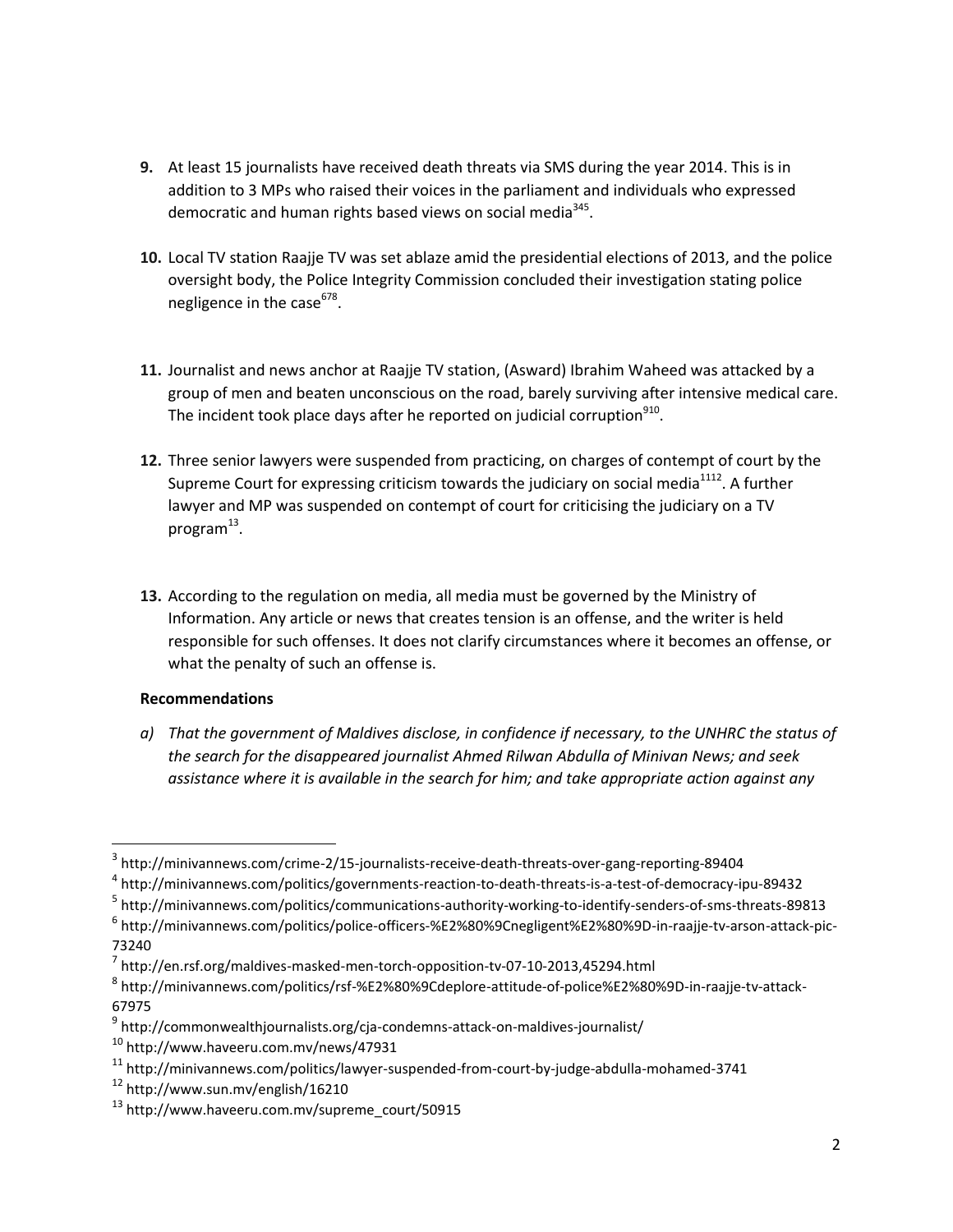*state official or authority that has, by neglect or intent hindered the search for him; and take appropriate and speedy action against all perpetrators of this inhumane crime.*

- *b) That the government of Maldives shall immediately accede to and ratify the International Convention for the Protection of All Persons from Enforced Disappearance.*
- *c) That the government of Maldives does not further delay the ratification of the Optional Protocols to the ICCPR.*
- *d) That the government of Maldives pass necessary legislation for the protection of journalists and promote freedom of expression; and ensure protection for free thinking in the Maldives.*
- *e) That the government of Maldives amend the Regulation on Censorship of Dhivehi Literature so that they are in compliance with international human rights obligations of Maldives.*

#### **FREEDOM OF ASSEMBLY**

#### **International Obligations**

**14.** Maldives ratified the ICCPR on 19 September 2006.

## **Constitutional and Legislative framework**

- **15.** The Article 32 of the Constitution assures that everyone shall have the freedom to assembly without prior notice or permit.
- **16.** The Freedom of Peaceful Assembly Act came into force in 2013 following continued protests which called for a presidential elections as a result of the controversial transfer of power in February 2012. The Act contradicts with the Constitution and international human rights obligations in several sections, for example where the Act mandates prior permit from the government and the police to hold assemblies.

#### **Concerns**

**17.** The Freedom of Peaceful Assembly Act has has been scrutinised by local and regional NGOs and have called upon the state to amend the law into one that complies with human rights obligations. The Act contradicts with Maldives' international human rights obligations, and with the Constitution of Maldives. It curbs more rights than protects it. The law also gives wide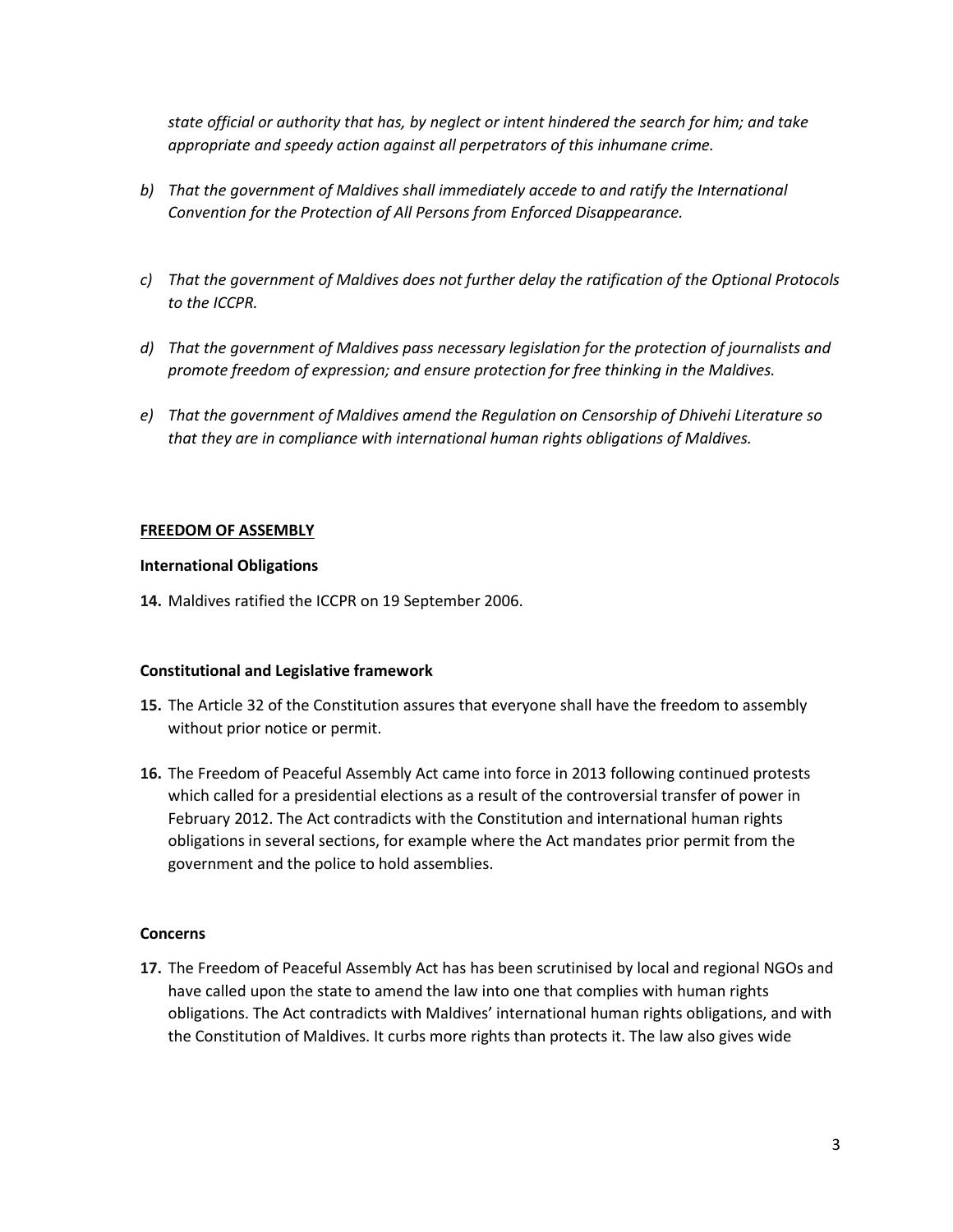discretionary powers to the police in dispersing assemblies and protecting participants in assemblies $^{14}$ .

- **18.** In addition to regulating the freedom of assembly through legislation, it must be allowed in the broadest terms possible in order to comply with human rights obligations.
- **19.** Several individuals including parliamentarians, human rights activists, journalists and political activists have been arrested, detained and cases sent for prosecution for participating in protests over the past two years<sup>15</sup>.

#### **Recommendations**

*f) That the government of Maldives shall, in public consultation and in collaboration with civil society make necessary amendments in the Freedom of Peaceful Assembly Act.*

# **FREEDOM OF ASSOCIATION**

#### **International Obligations**

**20.** Maldives ratified the ICCPR on 19 September 2006.

# **Constitutional and Legislative framework**

- **21.** Article 30 of the Constitution assures the freedom to form political parties, organisations and unions in the Maldives.
- **22.** Political Parties Act (law number 4/2013).
- **23.** Supreme Court Ruling on reinstating political parties with smaller membership.
- **24.** Associations Act (law number 1/2003).

#### **Concerns**

 $\overline{\phantom{a}}$ 

**25.** Some legislation in lieu of Article 30 of the Constitution has been under civil society review recently. The primary review is presently on the Associations Act. Local NGOs have highlighted issues in the law which disempower civil society rather than regulate it.

<sup>&</sup>lt;sup>14</sup> http://www.forum-asia.org/?p=17587

<sup>15</sup> http://minivannews.com/politics/police-arrest-12-during-large-mdp-protest-on-charges-of-police-assaultobstruction-67795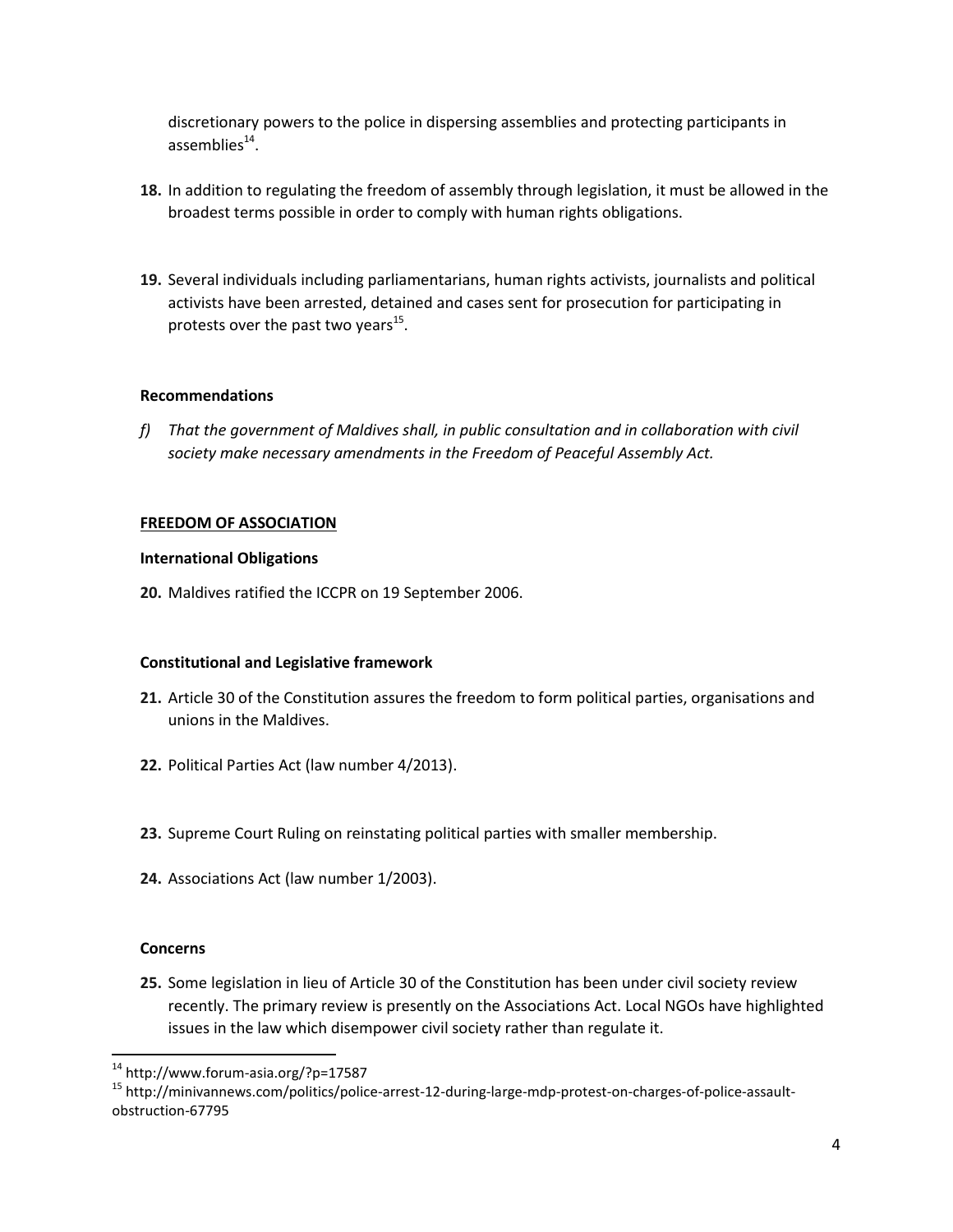- **26.** Some of the primary issues with the Associations Act is that it provides for extraordinary discretionary powers to the Registrar of NGOs. The Registrar is also a political appointment, and has authority over registration and deregistration of NGOs. The second issue is that the Act criminalises non registered NGOs. Additional issues have been identified, and recommendations are presently being made to the State. It is of concern that the guardian of this law, the Ministry of Home Affairs, has not been forthcoming in accepting recommendations to draft a new and more enabling law.
- **27.** Furthermore, the Ministry of Home Affairs announced in July 2014 that registration of NGOs that hold the name "*Maldives*" will be rejected.
- **28.** The former Registrar of NGOs, Abdulla Mohamed threatened the Transparency Maldives, Tourism Employees Association of Maldives and the Maldives NGO Federation of deregistration for voicing concerns regarding the Supreme Court intervention into the Presidential Elections of 2013. The threats were made via official letters from the Ministry of Home Affairs<sup>1617</sup>.
- **29.** The Supreme Court made a ruling to reinstate political parties with smaller memberships, and thus annulled the section in the Political Parties Act which prescribes a specific number of members in order to remain active as a political party in the Maldives<sup>18</sup>.
- **30.** The Registrar of NGOs announced the dissolution of the Bar Association of Maldives (a private initiative by local lawyers due to the absence of a statutory lawyers' regulatory body) following a ruling by the Supreme Court<sup>1920</sup>.

# **Recommendations**

- *g) That the government of Maldives shall, in public consultation and in collaboration with civil society make necessary amendments in the Associations Act or draft new legislation that creates a more enabling environment for civil society.*
- *h) That the Ministry of Home Affairs without delay retrieve its stance on rejecting organisations holding "Maldives" as part of their organisation's names.*

 $\overline{a}$ 

<sup>16</sup> http://minivannews.com/politics/transparency-international-gravely-concerned-about-safety-of-maldives-staffvolunteers-67909

<sup>17</sup> http://raajje.mv/5631

<sup>18</sup> http://minivannews.com/politics/ec-reinstates-dissolved-political-parties-as-per-sc-order-87998

<sup>19</sup> http://minivannews.com/politics/home-ministry-dissolves-bar-association-87608

<sup>20</sup> http://www.haveeru.com.mv/maldives\_bar\_association/55484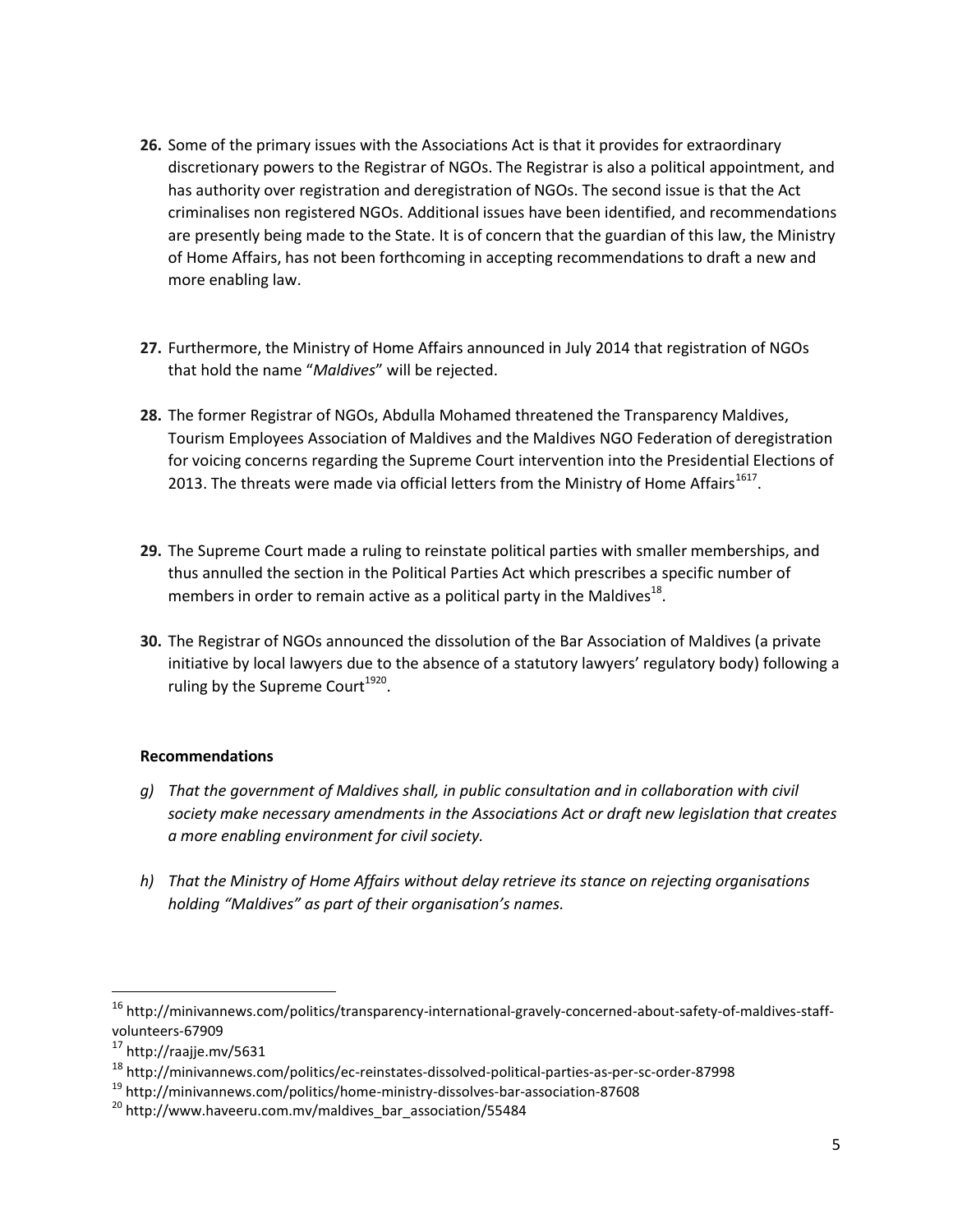#### **RISING THREAT OF FUNDAMENTALISM**

#### **International Obligations**

**31.** Maldives undertook a voluntary pledge during the previous review to begin domestic awareness raising and open public debate on religious issues.

#### **Constitutional and Legislative framework**

- **32.** The Constitution of Maldives states that the Maldives is a 100% Muslim nation. It states that every Maldivian shall be a Sunni Muslim by faith, and that all Maldivians and matters of the state shall be carried out in such a way that it does not deviate from the tenets of Islam and is in accordance with Islamic Shari'ah.
- **33.** The Religious Unity Act of Maldives regulates Islamic preaching and practices in the country. It prescribes harsh penalties for those not abiding by the law, and is presently under the guardianship of the Islamic Ministry.
- **34.** Family Law (Law number 4/2000).
- **35.** The Constitution prescribes that there shall be no discrimination between men and women in the Maldives<sup>21</sup>. The law number 9/91 (Child Rights Protection Law) states the government must provide or facilitate immunisation and education to all children<sup>22</sup>, and also that the parents of a child must provide children with education and take necessary precautions to ensure the health and wellbeing of the child, and also that parents must protect the child from anyone who may misbehave with the child or cause harm or violate the child's dignity and report to relevant authorities of such an act immediately<sup>23</sup>. Violating or failure to abide by instructions in a law is prosecutable under the section 88-a (disobedience to order) of the Penal Code. The law number 4/2000 (Family Law) prescribes that a marriage need to be permitted by the Registrar of Marriages<sup>24</sup>, and that it must take place in front of a judge<sup>25</sup>. It also states that the age permitted for marriage (if not otherwise permitted by the Registrar of Marriages) as eighteen years<sup>26</sup>, that a marriage can only take place with the consent of both man and woman to be wedded in addition to the *walee/wali* (or male guardian)<sup>27</sup> and that without registration a

 $\overline{a}$ 

<sup>&</sup>lt;sup>21</sup> Article 17, Constitution of Maldives

 $22$  Section 3, 5, Child Rights Protection Law

<sup>&</sup>lt;sup>23</sup> Sections 15, 15, Child Rights Protection Law

<sup>&</sup>lt;sup>24</sup> Section 14, Family Law

<sup>&</sup>lt;sup>25</sup> Section 3, Family Law

<sup>&</sup>lt;sup>26</sup> Section 4, Family Law

<sup>&</sup>lt;sup>27</sup> Section 9, Family Law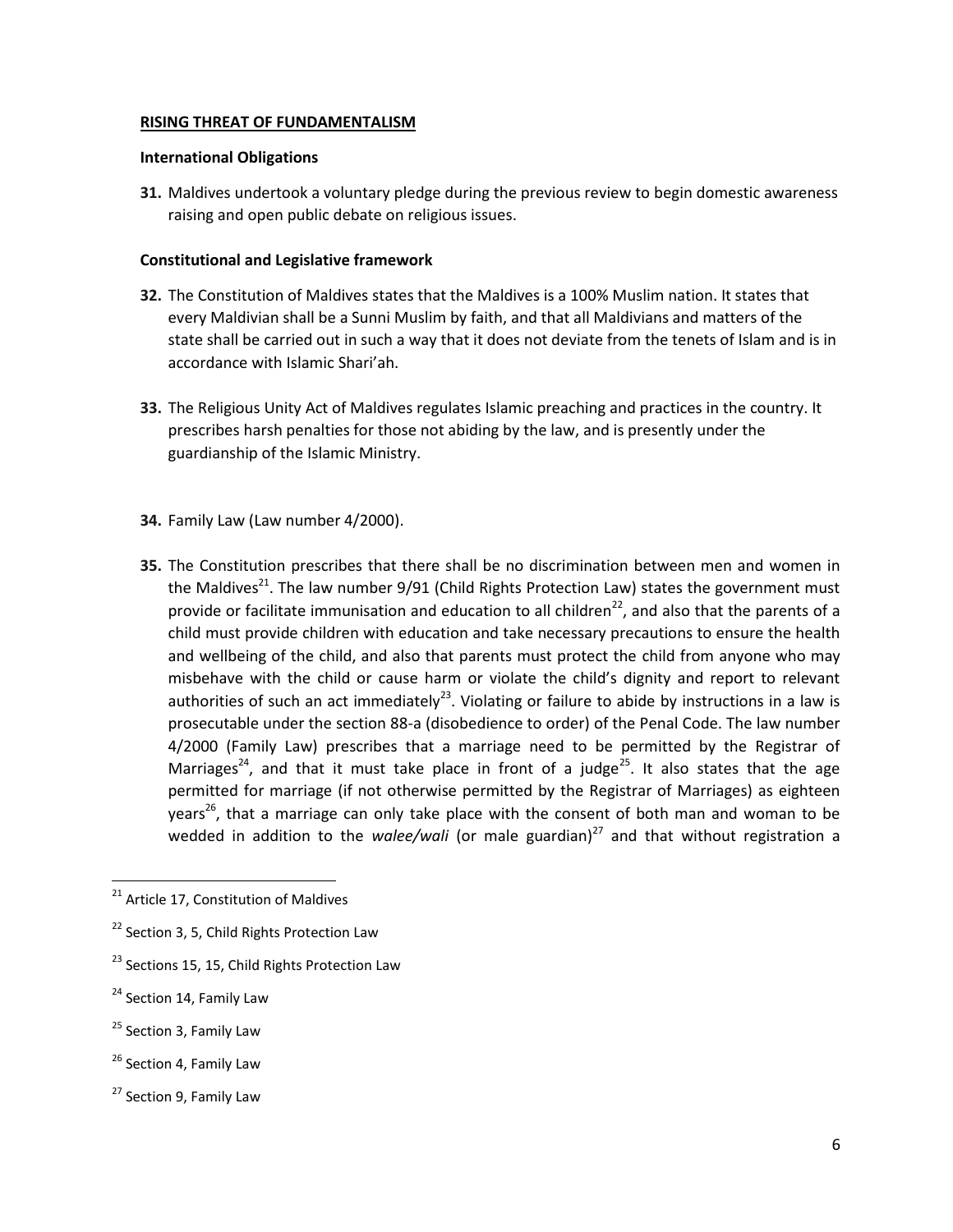marriage shall be unlawful<sup>28</sup>. The Family Law further states as offenses actions of not registering marriages and violating any part of the law<sup>29</sup>. Furthermore, the law number  $6/94$  (Religious Unity Act) states that it is an offense to spread religious views that create controversies<sup>30</sup>, and prescribes harsh penalties for violating the law<sup>31</sup>.

# **Concerns**

- **36.** The fear of the rise in fundamentalism in the Maldives and its effects on women and girls was recognised globally<sup>323334</sup>. The Minister of Islamic Affairs also acknowledged extremism in the Maldives around mid-2012<sup>35</sup>, although no action was taken on the issue. The previous Religious Unity Regulation which was later developed into the Religious Unity Act, which allows for specific Islamic scholars to hold public seminars and educate the public on Islam<sup>36</sup>. Most of these scholars have been trained at the Islamic University of Madinah (in Saudi Arabia), which is known for its fundamentalist interpretations of Islam.
- 37. Dr. Afrasheem Ali, former MP and moderate Islamic scholar, was found brutally murdered<sup>37</sup>. He was the only scholar who was vocal on the issue of fundamentalism<sup>38</sup>. He was assaulted previously in 2008 in public soon after he concluded leading the Friday prayers<sup>39</sup>. Dr. Afrasheem was murdered shortly after he entered the building in which he lived, after concluding a live TV program on which he apologised publicly for misinterpretations caused by his words $40$ . It is believed that he was responding to SMS threats he received after speaking on a TV program about Islam.

 $\overline{a}$ 

<sup>37</sup> http://www.bbc.com/news/world-asia-19826539

<sup>39</sup> http://www.haveeru.com.mv/news/20777

<sup>&</sup>lt;sup>28</sup> Section 19, Family Law

 $29$  Sections 62, 70, Family Law

<sup>&</sup>lt;sup>30</sup> Section 4, Religious Unity Act

<sup>&</sup>lt;sup>31</sup> Section 6, Religious Unity Act

<sup>32</sup> http://www.awid.org/Library/The-Perils-of-Rising-Religious-Fundamentalism-in-the-Maldives

<sup>33</sup> http://www.miadhu.com/2012/11/local-news/maldives-warns-on-rising-fundamentalism/

<sup>34</sup> http://minivannews.com/news-in-brief/fundamentalism-more-urgent-threat-to-maldives-than-climate-changethe-diplomat-30680

<sup>35</sup> http://minivannews.com/politics/nasheed-government-failed-to-combat-extremism-islamic-minister-sheikhshaheem-39714

<sup>&</sup>lt;sup>36</sup> The Religious Unity Act stipulates criteria for those licensed as "Islamic Scholars". The content of sermons and religious dialogue is controlled by this Act.

<sup>38</sup> http://www.haveeru.com.mv/news/44892

<sup>40</sup> http://www.sun.mv/english/6214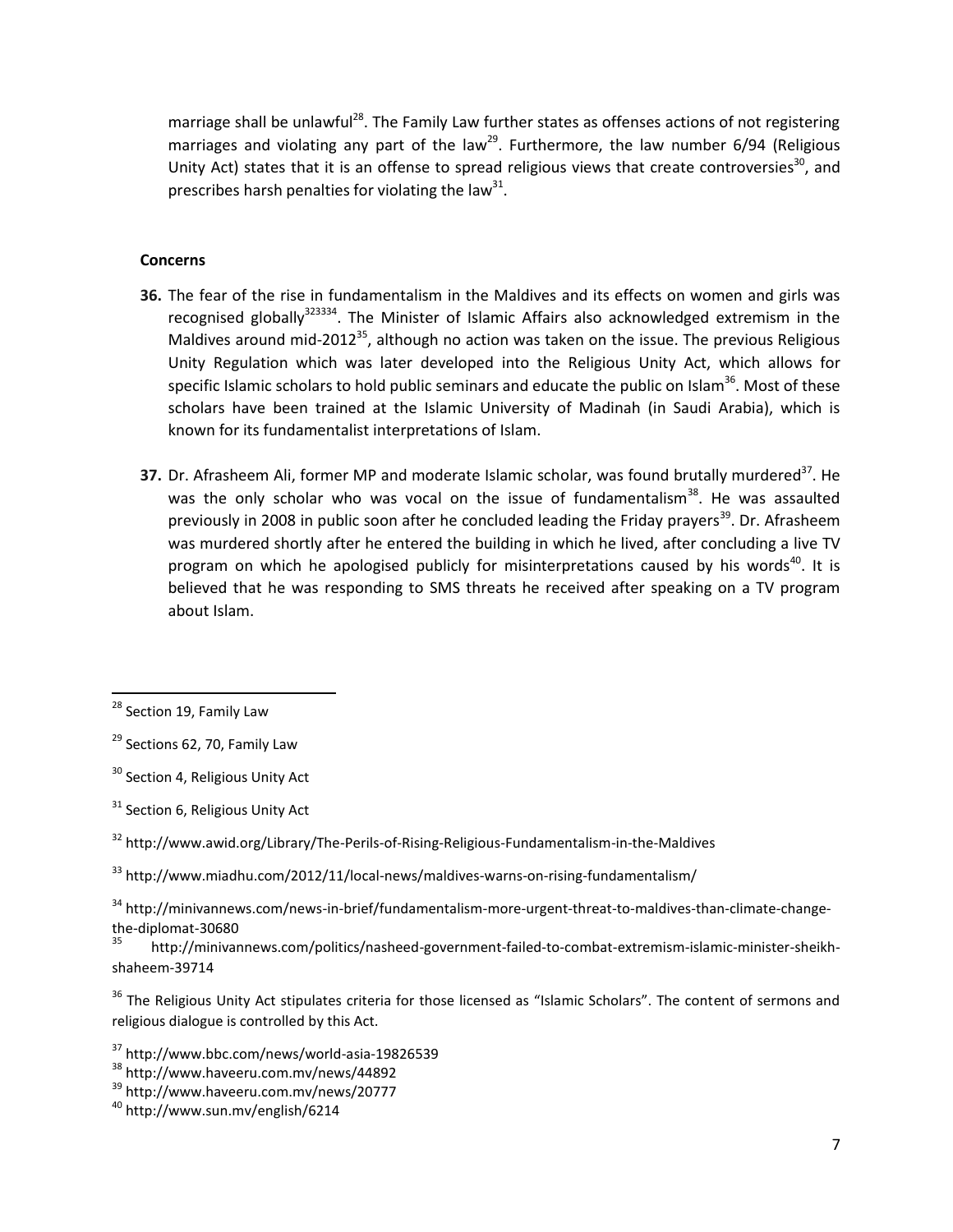- **38.** It is noted that the disappearance of Minivan News journalist Ahmed Rilwan Abdulla has links to Islamist groups in the country<sup>41</sup>. Ahmed Rilwan was highly vocal and active on social media regarding rising fundamentalism in the country. [More information regarding the disappearance of Ahmed Rilwan Abdulla is included in the section Freedom of Expression in the submission by the Joint Coalition by MDN\_VoW\_DYM].
- **39.** Reports of increasing child marriages, refusal by parents to immunise children, female genital mutilation and circumcision of girls, and the growing number of girls being withdrawn from schools in the outer atolls of the Maldives are some key areas of concern.
- **40.** The Human Rights Commission of Maldives (HRCM) is aware of some of the issues highlighted in relation to the rise in fundamentalism in the country, and their monitoring visits have also discovered that some traditional leaders have issued *fatwas* saying that it is un-Islamic to register marriages at the courts<sup>42</sup>.
- **41.** It is of grave concern that Maldivian militants joined the *jihad* in Syria<sup>43</sup> and also threatened the Maldivian police over social media<sup>44</sup>. It is concerning that the Islamic Ministry held a national conference, seeking the opinion of local religious scholars on the Maldives joining the Syrian civil war rather than condemning it<sup>45</sup>. The neglect of the government in addressing the issues related to fundamentalism has been noted by diplomatic missions to the country<sup>46</sup>.
- **42.** The presence, or representation of the ISIS in the Maldives has been growing steadily. The group has begun to hold regular weekly protests on the roads of Male' City, the capital, calling for the implementation of Islamic Shari'ah in the country<sup>4748</sup>. The government of Maldives has not taken visible steps to stop these marches or control it while the marches are also held outside the Freedom of Peaceful Assembly Act<sup>49</sup>. While the Act specifies permitted venues for assembly, the marches are held in locations prohibited by the law.

 $42$  Information provided to MDN in the form of a questionnaire.

 $\overline{\phantom{a}}$ 

<sup>&</sup>lt;sup>41</sup> https://www.opendemocracy.net/5050/moh%C3%A1csi/is-islamic-state-cover-for-government-policy-inmaldives

<sup>43</sup> http://minivannews.com/politics/maldivian-militant-killed-in-syria-suicide-attack-claims-online-jihadist-group-85600

<sup>44</sup> http://www.haveeru.com.mv/news/55184

<sup>45</sup> http://minivannews.com/politics/islamic-ministry-to-seek-opinion-of-religious-scholars-on-maldivians-joiningsyrian-civil-war-86932

<sup>46</sup> http://www.state.gov/j/drl/rls/irf/religiousfreedom/index.htm#wrapper

<sup>47</sup> http://minivannews.com/politics/protesters-march-with-is-flag-calling-for-enforcement-of-islamic-shariah-89957

<sup>48</sup> http://www.washingtonpost.com/blogs/worldviews/wp/2014/09/10/the-islamic-state-has-supporters-inparadise

<sup>&</sup>lt;sup>49</sup> The Freedom of Peaceful Assembly Act states specific locations where assemblies can be held. The marches by those carrying the ISIS flags move throughout the city and outside the boundaries prescribed by law.